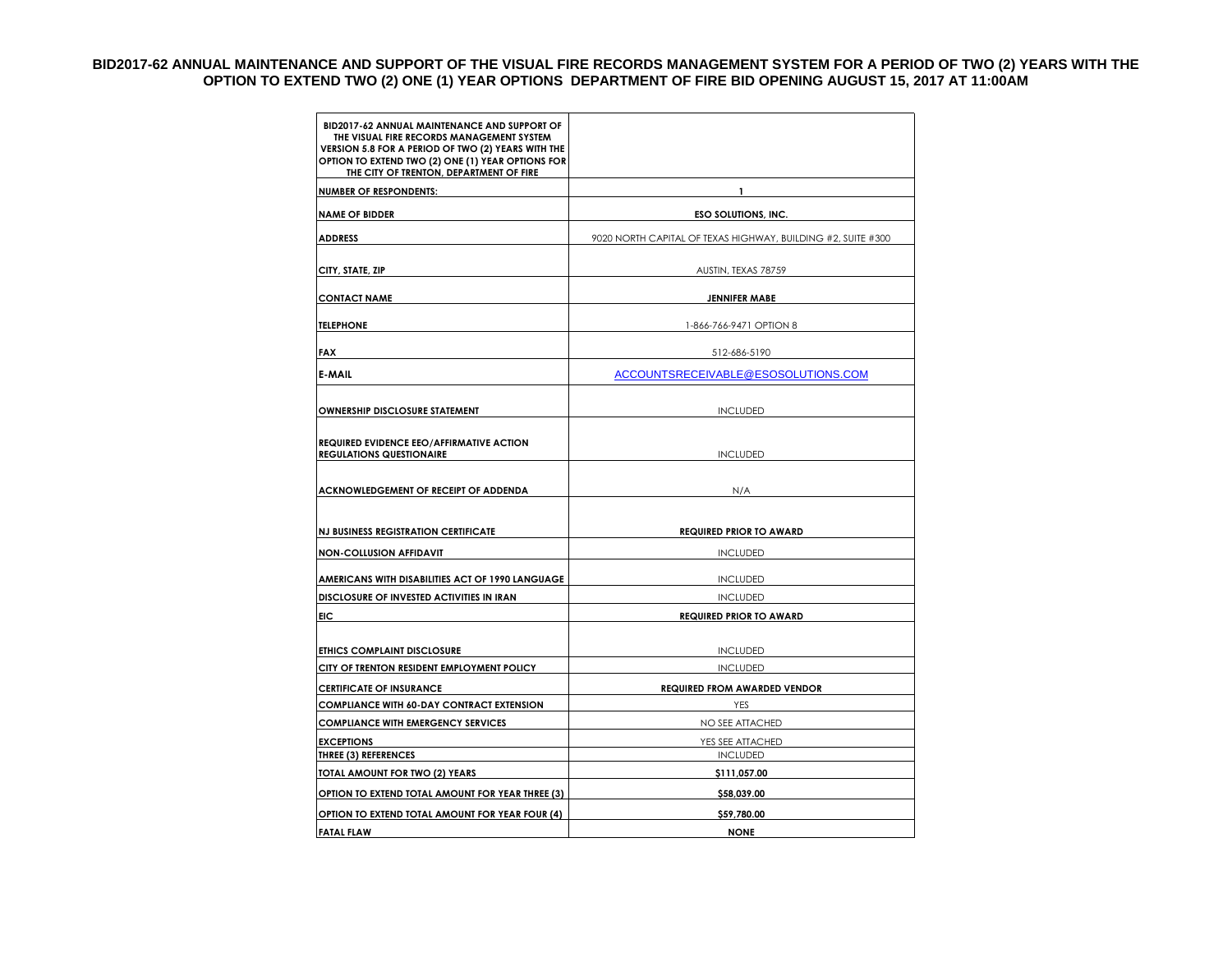## **BID PROPOSAL FORM**

The undersigned bidder declares that he/she has read the Notice to Bidders, Instructions to Bidders, Affidavits and Specifications attached, that he/she has determined the conditions affecting the bid agrees, if this proposal is accepted, to furnish the services for the following for a period of two (2) years with the option to extend two (2) one (1) years options

## ANNUAL MAINTENANCE AND SUPPORT TO THE VISUAL FIRE VERSION 5.8 RECORDS MANAGEMENT SYSTEM

| TOTAL AMOUNT FOR TWO (2) YEARS                                                                      | \$111.057                                                           |
|-----------------------------------------------------------------------------------------------------|---------------------------------------------------------------------|
| <b>OPTION TO EXTEND</b><br>TOTAL AMOUNT FOR YEAR THREE (3)                                          | \$58,039                                                            |
| <b>OPTION TO EXTEND</b><br>TOTAL AMOUNT FOR YEAR FOUR (4)                                           | \$59,780                                                            |
| (ORIGINAL SIGNATURE BY AUTHORIZED REPRESENTATIVE)                                                   |                                                                     |
| The undersigned is a Corporation, Partnership or Individual under the laws of the State of<br>Texas | having its principal office at 9020 North Capital of Texas Highway, |
| Building #2, Suite #300, Austin, Texas 78759                                                        |                                                                     |

**COMPANY** 

ESO Solutions, Inc.

**ADDRESS** 

9020 North Capital of Texas Highway, Building #2, Suite #300

**ADDRESS** 

Austin, Texas 78759

 $FED.$  ID  $#$ 

**NAME** 

Jennifer Mabe

**TELEPHONE** 866.766.9471 option 8

**FAX** 

512-686-5190

EMAIL\_AccountsReceivable@esosolutions.com

 $\pmb{\mathtt{w}}$ 

DATE 8/14/2017

BID2017-62 PROVIDE ANNUAL MAINTENANCE AND SUPPORT OF THE VISUAL FIRE RECORDS MANAGEMENT SYSTEM FOR A PERIOD OF TWO (2) YEARS WITH OFFION TO EXTEND TWO (2) ONE (1) YEARS **OPTIONS** 

a sa kacamatan ing kabupatèn Kabupatèn Bandaran Kabupatèn Kabupatèn Kabupatèn Kabupatèn Kabupatèn Kabupatèn Ka